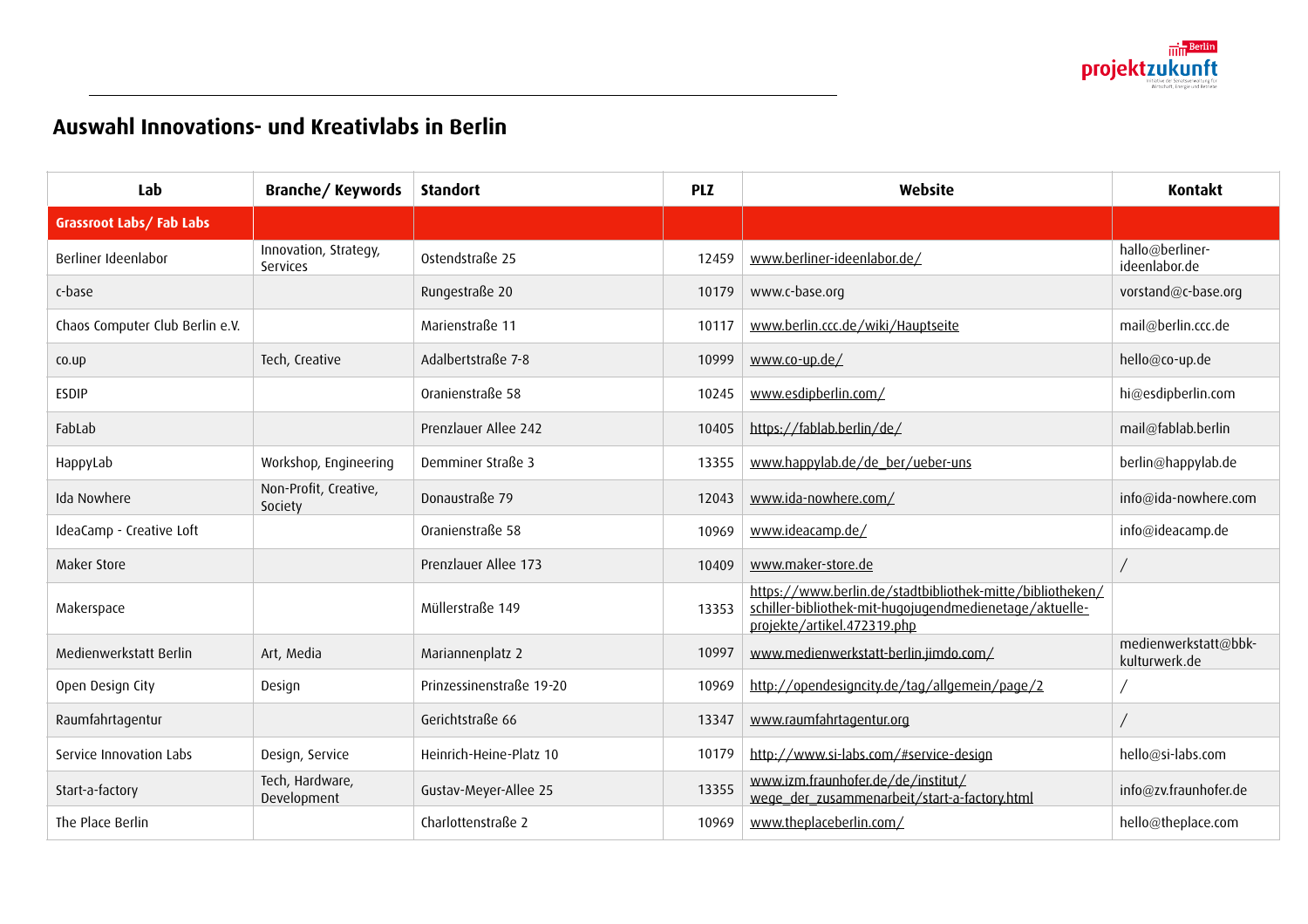

| Lab                                                     | <b>Branche/Keywords</b>                                  | <b>Standort</b>           | <b>PLZ</b> | Website                                                                                                                  | Kontakt                                  |
|---------------------------------------------------------|----------------------------------------------------------|---------------------------|------------|--------------------------------------------------------------------------------------------------------------------------|------------------------------------------|
| The Wye                                                 |                                                          | Sonnenallee 18            | 12047      | www.thewye.de/people/berlin-peace-innovation-lab/                                                                        |                                          |
| Trial & Error Kulturlabor                               | Upcycling, society                                       | Braunschweiger Str. 80    | 12055      | www.trial-error.org/                                                                                                     | email@trial-error.org                    |
| Vétomat                                                 | Art, Culture, Community,                                 | Wühlischstraße 42         | 10247      | www.cms.vetomat.net/                                                                                                     | Info@Vetomat.net                         |
| Welance                                                 | Design                                                   | Waldemarstraße 37a        | 10999      | www.welance.de/                                                                                                          | hello@welance.de                         |
| Wincubator                                              | Smart Building, Water<br>and Cleantech.                  | EUREF Campus 10/11        | 10829      | www.wincubator.com                                                                                                       | wilo@wilo.com                            |
| zero360                                                 | Innovation, Digitalization                               | Neue Grünstraße 18        | 10179      | www.zero360innovation.com/                                                                                               | mail@zero360innovation.<br>com           |
| Hochschul- bzw.<br>forschungsnahe Labs                  |                                                          |                           |            |                                                                                                                          |                                          |
| DAI Labor/ TU Berlin                                    | Artificial Intelligence, IoT                             | Ernst-Reuter-Platz 7      | 10587      | www.dai-labor.de                                                                                                         | sekretariat@dai-labor.de                 |
| 3D Labor/ TU Berlin                                     |                                                          | Straße des 17. Juni 136   | 10623      | www.math.tu-berlin.de/iuk/3dlabor/3d labor/                                                                              | $\sqrt{2}$                               |
| CHIC/ Wista                                             | Creativ Industries, Tech                                 | Bismarckstraße 10-12      | 10625      | https://www.adlershof.de/gruenderzentrum/projekte-<br>charlottenburg/charlottenburger-innovations-centrum/<br>ueber-uns/ | hansen@wista.de                          |
| Design Farm Berlin                                      | Design, Tech                                             | Bühringseestraße 20       | 13086      | www.designfarmberlin.de/                                                                                                 | info@designfarmberlin.de                 |
| Design Research Lab/ Udk<br>Berlin                      | Design Research, Social<br>Innovation                    | Einsteinufer 43           | 10587      | www.design-research-lab.org                                                                                              | info@drlab.org                           |
| Hybrid Plattform/ Udk Berlin/<br><b>TU Berlin</b>       | Art, Tech, Science                                       | Marchstr. 8               | 10587      | www.hybrid-plattform.org                                                                                                 | info@hybrid-<br>plattform.org            |
| pvcomb Kompetenzzentrum<br>Nanotechnologie Photovoltaik | Industry                                                 | Schwarzschildstraße 3     | 12489      | https://www.helmholtz-berlin.de/projects/pvcomb/                                                                         | annett.gerch@helmholtz-<br>berlin.de     |
| Sound Studies Lab/ HU Berlin                            | Sound Studies, Music                                     | Frankfurter Tor 5         | 10243      | www.soundstudieslab.org/focus-on-sound/                                                                                  | info@soundstudieslab.org                 |
| SRH Start-Up Lab                                        |                                                          | Ernst-Reuter-Platz 10     | 10587      | www.srh-hochschule-berlin.de                                                                                             |                                          |
| Fraunhofer Time Lab                                     | Immersive, VR                                            | Einsteinufer 37           | 10587      | http://www.timelab-hhi.de/                                                                                               | christian.weissig@hhi.fra<br>unhofer.de  |
| Fraunhofer IZM                                          | Wearables                                                | Gustav-Meyer-Allee 25     | 13355      | https://www.izm.fraunhofer.de                                                                                            |                                          |
| Fraunhofer Safety Lab                                   | Forschung &<br>Demonstrationen<br>öffentliche Sicherheit | Kaiserin-Augusta-Allee 31 | 10589      | http://www.safety-lab.de/                                                                                                | espri-<br>office@fokus.fraunhofer.d<br>e |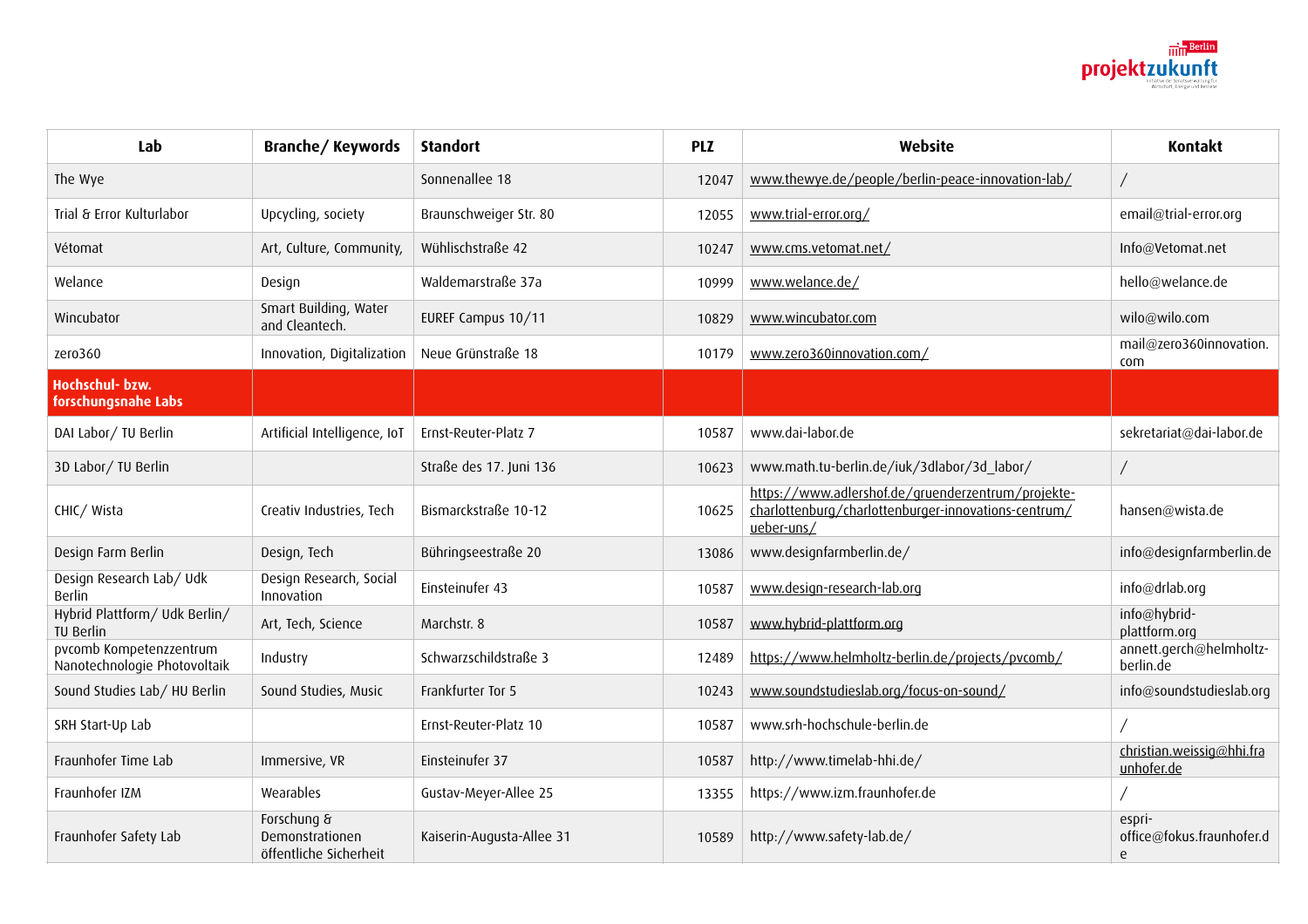| Lab                                                       | Branche/Keywords                      | <b>Standort</b>           | <b>PLZ</b> | Website                                                                                       | <b>Kontakt</b>                        |
|-----------------------------------------------------------|---------------------------------------|---------------------------|------------|-----------------------------------------------------------------------------------------------|---------------------------------------|
| Fraunhofer 3IT Lab                                        | Tech, Immersive, VR, 3D<br>Technology | Salzufer 6                | 10587      | http://3it-berlin.de/                                                                         | carina.schoo<br>@hhi.fraunhofer.de    |
| CINIQ Center/Smart Data                                   | Data                                  | Salzufer 6                | 10587      | http://www.ciniq.de/index.php/de/                                                             | gabriela.thiele@hhi.fraun<br>hofer.de |
| Fraunhofer HHI<br>Leistungszentrum Digitale<br>Vernetzung | 5G Data, Tech                         | Kaiserin-Augusta-Allee 31 | 10589      | https://www.digitale-vernetzung.org/<br>leistungszentrum-13f42a466cecf26f                     | Michael.Peter@hhi.fraunh<br>ofer.de   |
| <b>Unternehmenseigene Labs</b>                            |                                       |                           |            |                                                                                               |                                       |
| Audi Denkwerkstatt im Beta<br><b>Haus</b>                 | Mobility                              | Prinzessinnenstraße 19-20 | 10969      | https://blog.audi.de/audi-denkwerkstatt/                                                      | blogredaktion@audi.de                 |
| Axel Springer Plug and Play                               | Verlag                                | Markgrafenstraße 12-14    | 10969      | www.axelspringerplugandplay.com                                                               | plugandplay@axelspringe<br>r.de       |
| Bayer HealthCare CoLaborator                              | Healthcare                            | Müllerstraße 178          | 13342      | www.colaborator.                                                                              | berlin@bayer.com                      |
| Berlin Research Lab by Pfizer                             | Healthcare                            | Link Straße 10            | 10258      | https://www.pfizer.de/ueber-pfizer/partnerschaften-und-<br>kooperationen/berlin-research-lab/ |                                       |
| Bosch IoT Campus                                          | I <sub>0</sub>                        | Ullsteinstraße 128        | 12109      | https://www.bosch-si.com/de/unternehmen/ueber-uns/<br>bosch-iot-campus.html                   | info-de@bosch-si.com                  |
| Daimler Center for Automotive<br>IT Innovations (DCAITI)  | Mobility                              | Ernst-Reuter-Platz 7      | 10587      | www.dcaiti.tu-berlin.de                                                                       | office@dcaiti.com                     |
| Deutsche Bahn Mindbox                                     | Mobility                              | Holzmarktstraße 6-9       | 10179      | www.dbmindbox.com/de/                                                                         | info@dbmindbox.com                    |
| Digital Labs McKinsey                                     |                                       | Charlottenstrasse 4       | 10969      | www.mckinsey.de/digital-labs                                                                  |                                       |
| Etsy Labs                                                 | <b>DIY</b>                            | Ritterstraße 12-14        | 10969      | www.blog.etsy.com/de/labs/                                                                    | hilfe@etsy.com                        |
| Google Startup Campus<br>(Eröffnung in 2018)              | <b>IKT</b>                            | Tucholskystraße 2         | 10117      | www.campus.co                                                                                 |                                       |
| <b>GTEC Henkel</b>                                        | Konsumgüter                           | Friedrichstrasse 68       | 10117      | www.gtec.center                                                                               | info@gtec.center                      |
| Helios Hub/ Helios Kliniken                               | Healthcare                            | Friedrichstraße 136       | 10117      | www.helios-hub.com                                                                            | tobias.meixner@helios-<br>kliniken.de |
| Hubraum / Deutsche Telekom                                | <b>IKT</b>                            | Winterfeldtstraße 21      | 10781      | www.hubraum.com                                                                               | vv@hubraum.com                        |
| IBM Innovation Space im Ahoy<br>Berlin                    | <b>IKT</b>                            | Prenzlauer Allee 242      | 10405      | www.openinnovationspace.com/de/                                                               | contact@openinnovations<br>pace.de    |
| Innogy Innovation Hub                                     | Energie                               | Gaußstraße 11             | 10589      | https://iam.innogy.com/ueber-innogy/innogy-innovation-<br>technik/innovation-hub              | contact@innogy.com                    |
| Klöckner Digital Lab                                      | Tech, Digital, Steel<br>Industry      | Brunnenstraße 153         | 10115      | https://www.kloeckner-i.com/                                                                  | info@kloeckner-i.com                  |
| Lufthansa Innovation Hub                                  | Mobility, Travel-Tech                 | Rosenthaler Straße 32     | 10178      | http://hub.lh.com/                                                                            | welcome@lh-<br>innovationhub.com      |
| MHPLab Porsche                                            | Mobility                              | Stralauer Allee 12        | 10245      | www.mhp.com/de/home/                                                                          | info@mhp.com                          |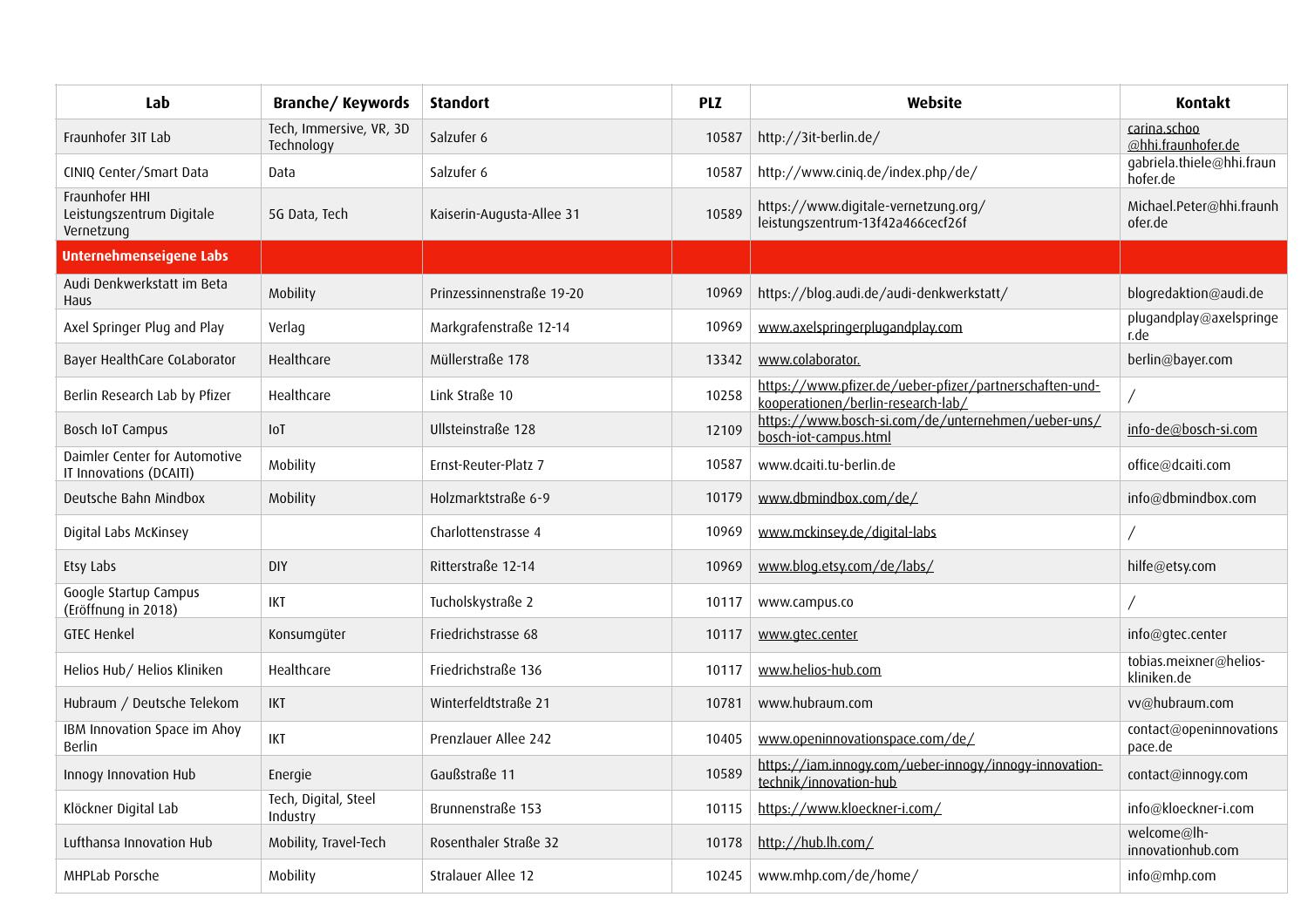| Lab                                                  | Branche/Keywords                        | <b>Standort</b>                   | <b>PLZ</b> | Website                                                                                         | Kontakt                              |
|------------------------------------------------------|-----------------------------------------|-----------------------------------|------------|-------------------------------------------------------------------------------------------------|--------------------------------------|
| Microsoft                                            | IKT                                     | Unter den Linden 17               | 10117      | www.microsoft-berlin.de/                                                                        | kunden@microsoft.com                 |
| MOIA by Volkswagen                                   | Mobility                                | Kemperplatz 1                     | 10785      | https://www.moia.io/de/                                                                         | <u>info@moia.io</u>                  |
| Open Innovation Space/ Otto<br><b>Bock</b>           | Healthcare                              | Prenzlauer Allee 247              | 10405      | https://www.openinnovationspace.com/de/                                                         | contact@openinnovations<br>pace.de   |
| openBerlin Cisco Innovation<br>Center                | IKT                                     | Torgauer Str. 12-15               | 10829      | www.cisco.com/c/m/de_de/innovationcenter/berlin.html                                            |                                      |
| Openspace/ Commerzbank                               | Finanzdienstleistungen                  | Bülowstraße 80                    | 10783      | https://www.openspace.digital/                                                                  | info@openspace.digital               |
| Pfizer Healthcare Hub                                | Healthcare                              | Link Straße 10                    | 10785      | https://www.pfizer.de/ueber-pfizer/partnerschaften-und-<br>kooperationen/healthcare-hub-berlin/ |                                      |
| Quartier Zukunft/Deutsche<br>Bank                    | Finanzdienstleistungen                  | Friedrichstraße 181               | 10117      | www.deutsche-bank.de                                                                            | deutsche.bank@db.com                 |
| SAP Lab                                              | IKT                                     | Rosenthaler Straße 30             | 10178      | www.sap.com/corporate/de/company/innovation/sap-<br>labs.html                                   | info@sap.com                         |
| Spielfeld Digital Hub / Roland<br>Berger und Visa    | Finanzdienstleistungen                  | Skalitzer Str. 85/86              | 10997      | www.spielfeld.com                                                                               |                                      |
| Telefonica Basecamp                                  | IKT                                     | Mittelstraße 51-53                | 10117      | www.basecamp.telefonica.de                                                                      | basecamp@telefonica.co<br>m          |
| Telekom Innovation<br>Laboratories/ Telekom (T-Labs) | IKT                                     | Ernst-Reuter-Platz 7              | 10587      | www.laboratories.telekom.com                                                                    | laboratories.info@teleko<br>m.de     |
| UFA Lab/ UFA GmbH                                    | Digital Media, Digital<br>Entertainment | Mehringdamm 55                    | 10961      | http://www.ufa-lab.com/                                                                         | info@ufa-lab.com                     |
| Viessmann Innovation Boiler/<br>wattx                | Energie Heiztechnik                     | Friedrichstraße 148               | 10117      | www.innovationboiler.com/                                                                       |                                      |
| Volkswagen Digital Lab Berlin                        | Mobility                                | Stralauer Allee 7                 | 10245      | www.vw-dilab.com/                                                                               | vw@volkswagen.de                     |
| Würth Elektronik eiSos                               | Bau, Electronics                        | Adlershof, Volmerstraße 10        | 12489      | http://www.we-online.de/                                                                        | eiSos@we-online.de                   |
| Z Lab/Zeppelin                                       | Bau                                     | Elsenstraße 106                   | 12435      | www.z-lab.com                                                                                   | info@z-lab.com                       |
| Acceleratoren/Inkubatoren                            |                                         |                                   |            |                                                                                                 |                                      |
| Adlershof Accelerator A <sup>2</sup>                 | Energie                                 | Rudower Chaussee 17               | 12489      | www.adlershof.de/a2                                                                             | pr@wista.de                          |
| AtomLeap                                             |                                         | Oranienstraße 183                 | 10999      | www.atomleap.com                                                                                | contact@atomleap.com                 |
| Axel Springer Plug and Play                          |                                         | Markgrafenstraße 12-14            | 10969      | www.axelspringerplugandplay.com                                                                 | plugandplay@axelspringe<br>r.de      |
| Beyond 1435                                          | Mobility, Logistics                     | Krausenstraße 9-10                | 10117      | www.beyond1435.com/de/                                                                          | sascha@plugandplaytech<br>center.com |
| Cisco Open Berlin auf dem<br>EUREF-Gelände           | Tech, Product<br>Prototyping            | EUREF-Campus, Torgauer Str. 12-15 | 10829      | www.cisco.com/c/m/de_de/innovationcenter/berlin.html                                            |                                      |
| Climate KIC Green Garage                             |                                         | Torgauer Str. 12, EUREF-Campus    | 10829      | http://www.climate-kic.org/locations/berlin-germany/                                            | germany@climate-kic.org              |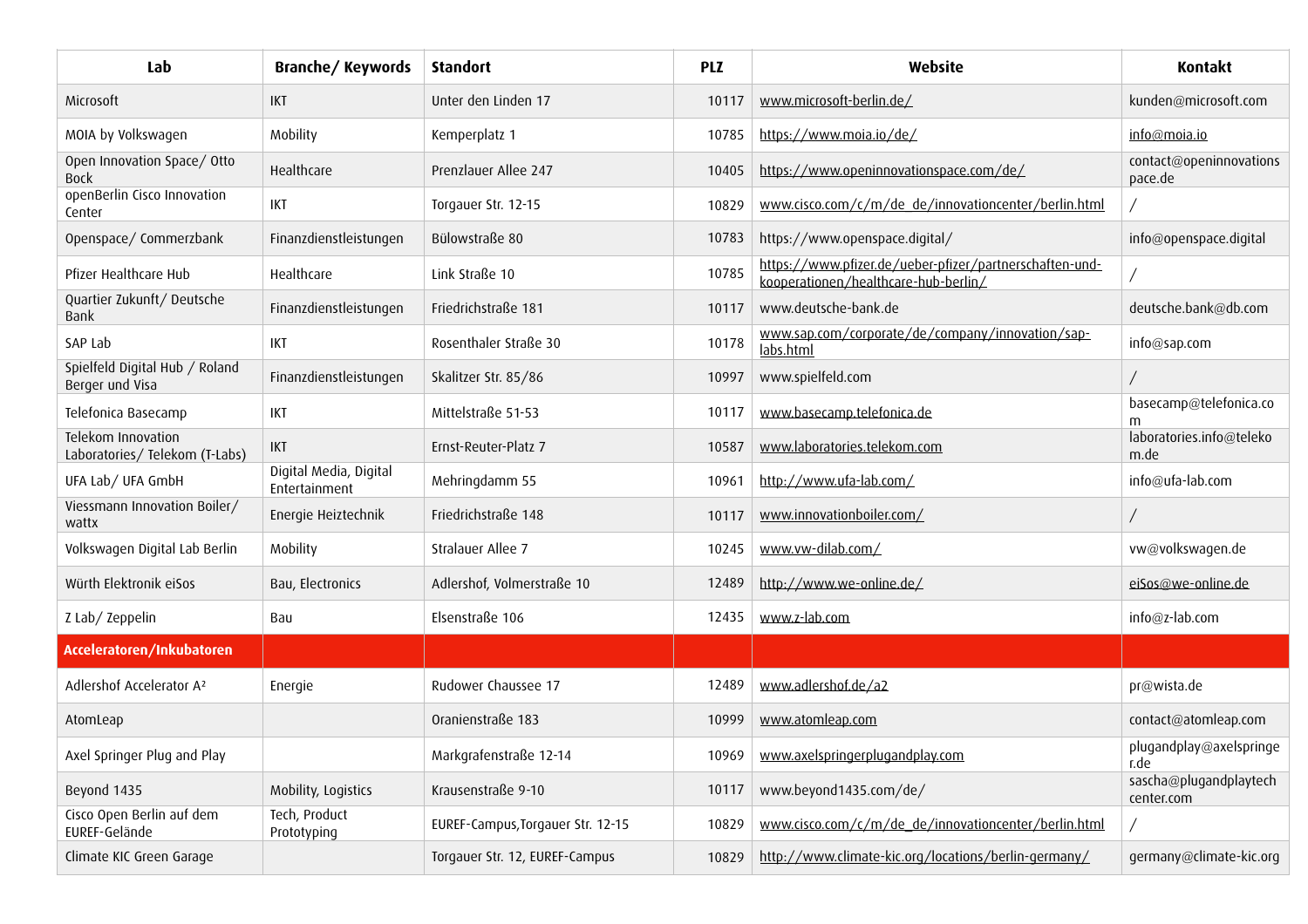

| Lab                                        | <b>Branche/Keywords</b>                    | <b>Standort</b>                       | <b>PLZ</b> | Website                                           | <b>Kontakt</b>                        |
|--------------------------------------------|--------------------------------------------|---------------------------------------|------------|---------------------------------------------------|---------------------------------------|
| DB Mindbox                                 | Mobility                                   | Holzmarktstraße 6-9                   | 10179      | www.mindboxberlin.com                             | info@dbmindbox.com                    |
| e:On Agile                                 | Energie                                    | Torgauer Str. 12-15, EUREF Campus 7-8 | 10829      | www.eon-agile.com                                 | agile@eon.com                         |
| EIT Digital Berlin Node                    | Digital Innovations                        | Ernst-Reuter-Platz 7                  | 10587      | www.eitdigital.eu/about-us/locations/berlin-node, | berlin@eitdigital.eu                  |
| EO (Entrepreneurs Organization)<br>Germany |                                            |                                       |            | www.eogermany.com/                                | info@eogermany.org                    |
| Ernst Young Accelerator                    |                                            | Friedrichstraße 140                   | 10117      | www.start-up-initiative.ey.com/                   | Petra.Sutor@de.ey.com                 |
| Eye Focus im Rainmaking Loft               | Healthcare, Tech                           | Charlottenstraße 2                    | 10969      | www.eyefocus.co/                                  | contact@eyefocus.co                   |
| Finleap                                    | Fintech                                    | Hardenbergstraße 32                   | 10623      | www.finleap.com                                   | berlin@finleap.com                    |
| Flying Health Incubator                    | Healthcare                                 | Friedrichstraße 68                    | 10117      | www.flyinghealth.com/de/                          | info@flyinghealth.com                 |
| GTEC Berlin Startup Academy                |                                            | Linienstraße 50                       | 10119      | www.berlinstartupacademy.com                      | info@berlinstartupacade<br>my.com     |
| Hardware.Co                                | Engineering, Hardware<br>Technology        | Prinzessinnenstraße 19/20             | 10969      | www.hardware.co                                   | info@hardware.co                      |
| KIC InnoEnergy,                            | Energie                                    | Torgauer Str. 12-15, EUREF Campus 7   | 10829      | www.innoenergy.com/office/germany                 | germany@kic-<br>innoenergy.com        |
| leAD Sports Accelerator                    | Sports                                     | Senefelderstraße 16                   | 10437      | www.leadsports.com/                               | contact@leadsportsaccele<br>rator.com |
| Makers                                     |                                            | Invalidenstraße 112                   | 10115      | http://makers.do/                                 | contact@makers.do                     |
| Microsoft Ventures Berlin<br>Accelerator   | Digitale Transformation                    | Unter den Linden 17                   | 10117      | www.microsoftaccelerator.com/                     | omc@mircosoft.com                     |
| Mozilla Startup Platform                   |                                            | Schlesische Str. 27                   | 10997      | https://webfwd.org/                               | webfwd@mozilla.com                    |
| Nugg.ad                                    | Smart Audience,<br>Advertising, Publishing | Rotherstraße 16                       | 10245      | www.nugg.ad                                       | welcome@nugg.ad                       |
| NUMA Berlin                                | Tech, Innovation,<br>Research, Training    | Zionskirchstraße 7                    | 10119      | www.berlin.numa.co/                               | berlin@numa.co                        |
| Project Flying Elephant                    | Tech                                       | Saarbrücker Str. 36                   | 10405      | www.projectflyingelephant.com                     | info@westtechventures.d<br>$\epsilon$ |
| ProSiebenSat.1 Accelerator                 | Digital Media, Digital<br>Entertainment    | Rungestraße 22-24                     | 10179      | www.p7s1accelerator.com                           | accelerator@prosiebensat<br>1.com     |
|                                            |                                            |                                       |            |                                                   |                                       |